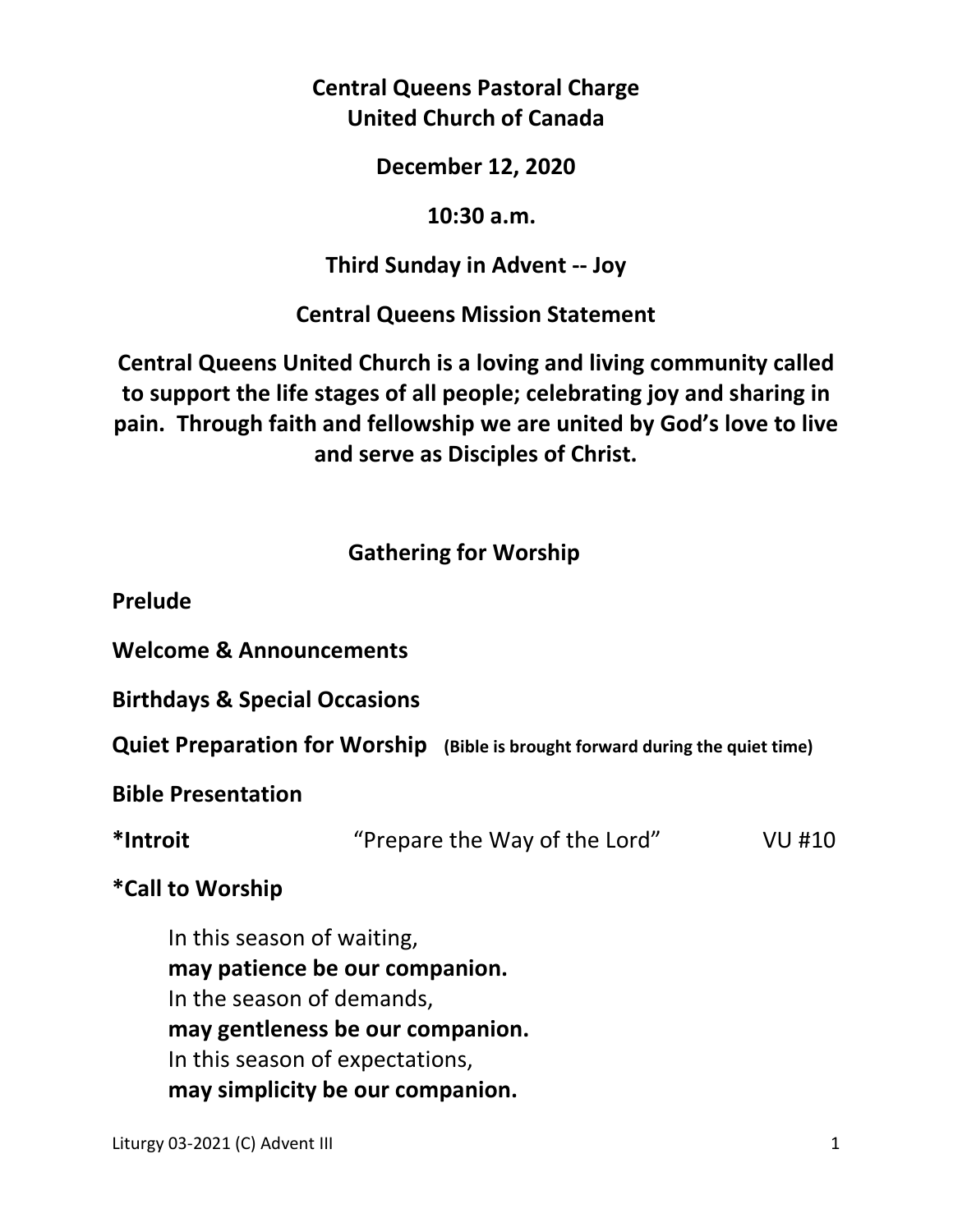In this season of sharing,  **make gratitude be our companion.**  In this season of good news,  **may prayer be our companion.**  During our worship, may our companion be Joy. Come, let us worship.

### **Advent Candle Lighting -- Joy**

#### **Music Video**

 This is the third Sunday of Advent. Today we will light one more candle on our wreath to show that we are waiting for the birth of Jesus, for Christ's light to be born into the world. The Advent wreath is always clothed in green. The greenery is a symbol of life and growth. The green on the Advent wreath reminds us that God's love for us is very special—it is alive and is always growing. This Sunday we light the candle that symbolizes joy. The joy that we talk about when we think of Jesus is not merely the feeling of happiness, rather it is the experience—which includes many feelings—that comes from falling deeper and deeper in love with this world.

# *(The candle has been lit.)*

 Let us quiet our hearts. Take the time to go deeper. Close your eyes, or focus on the candles. Breathe gently. (*pause)* Let us look for the joy that lives in all of us, the joy that comes from knowing that Jesus loves and cares for us and offers us hope for better things to come in this world. Notice the joy. Let it grow in you; let it spread throughout your being. Relax in that joy right now. *(Moment of silence)*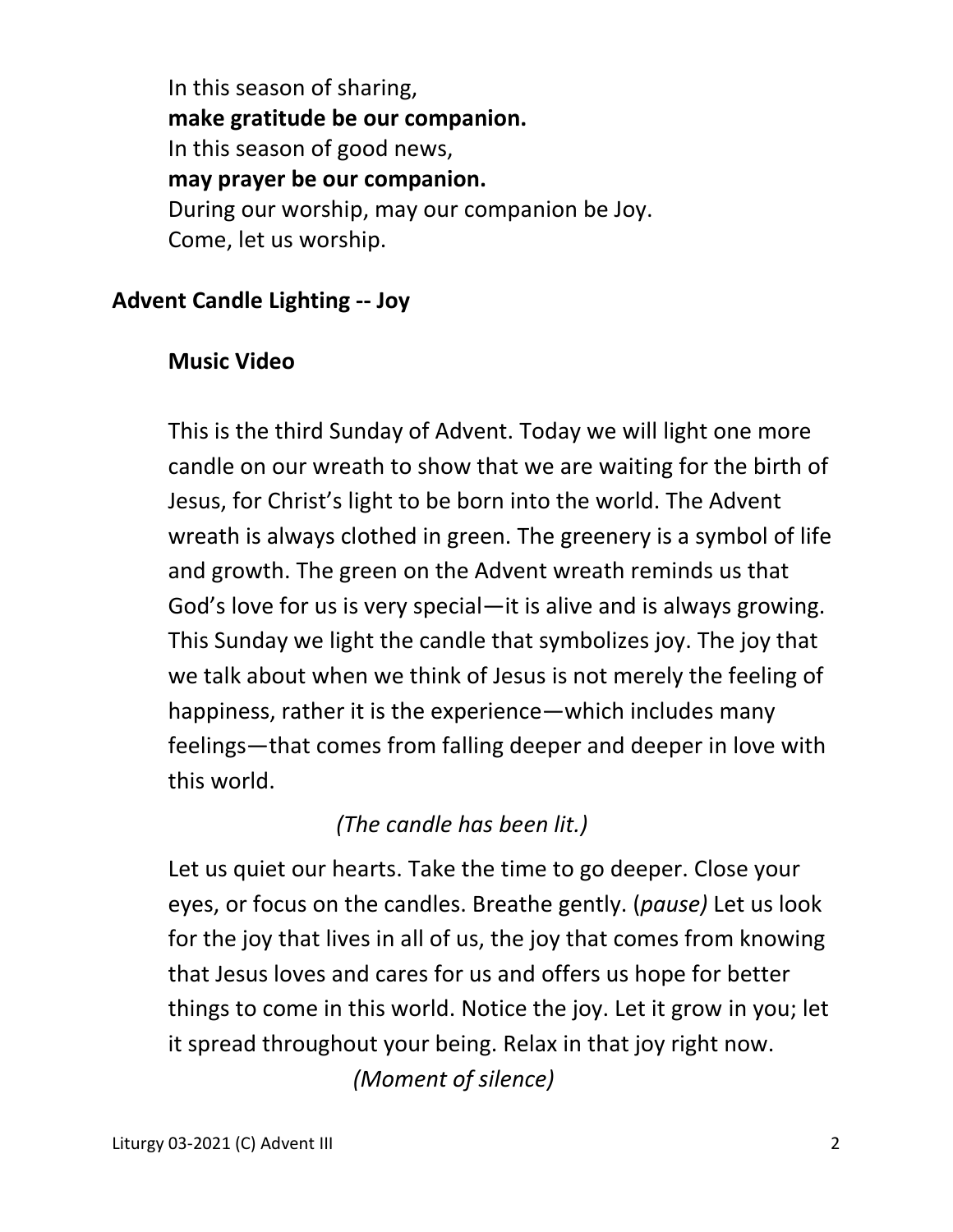**Jesus, help your light to shine in us as joy.** 

**Hymn:** (*unannounced*) **"**Hope is a Star" VU #7 vv. 1, 2, and

#### **Prayer of Approach**

 **Holy God, as we get closer and closer to Christmas, it becomes easier to get caught up in the excitement and the bustle around us. Today, we joyfully gathered together to worship you. Help us to set aside our planning and our fretting, our wish-lists and our to-do-lists, so that we may focus on you. We pray that your Holy Spirit would fill this place, that we might hear your voice speaking to us.** 

With Jesus, we share in the ancient prayer…

#### **Lord's Prayer**

**Our Father, who art in heaven, hallowed be thy name. Thy Kingdom come, thy will be done on earth, as it is in heaven. Give us this day our daily bread; and forgive us our trespasses, as we forgive those who trespass against us; and lead us not into temptation, but deliver us from evil. For thine is the kingdom, the power, and the glory, for ever and ever. Amen.** 

**Responsive Reading** Isaiah 12:2–6 VU # 880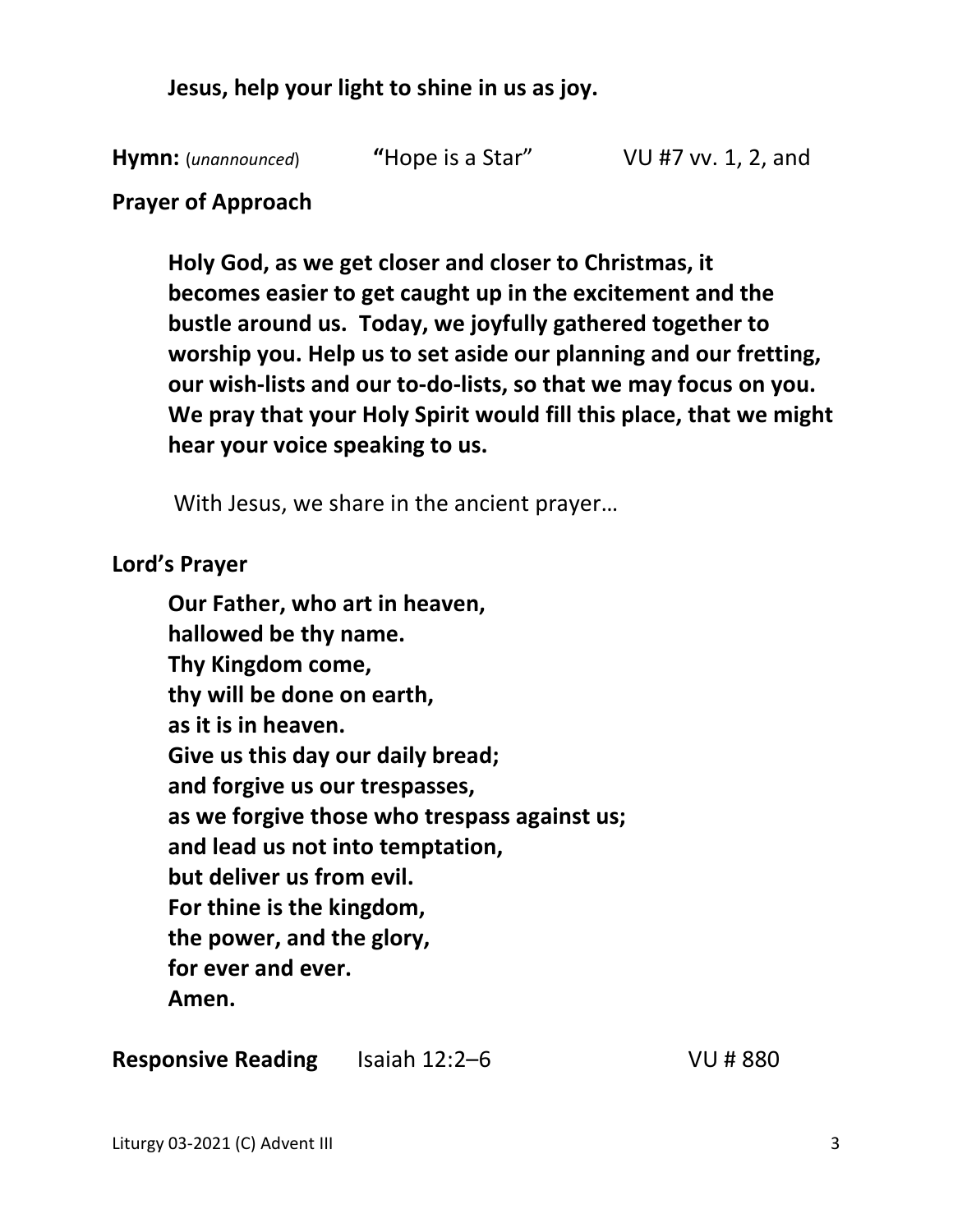| *Hymn                             | "God of All Places"                           | <b>VU #4</b> |  |  |
|-----------------------------------|-----------------------------------------------|--------------|--|--|
| All God's Children                |                                               |              |  |  |
| *Hymn                             | "God of All Places"                           | <b>VU #4</b> |  |  |
| <b>Call to Confession</b>         |                                               |              |  |  |
| <b>Prayer of Confession</b>       |                                               |              |  |  |
| We are called                     |                                               |              |  |  |
| to prepare a new way:             |                                               |              |  |  |
| a way of generosity;              |                                               |              |  |  |
| a way of justice;                 |                                               |              |  |  |
| a way of compassion.              |                                               |              |  |  |
| When we ignore this call          |                                               |              |  |  |
| we choose to be selfish:          |                                               |              |  |  |
| forgive us.                       |                                               |              |  |  |
| When we choose to be unfair:      |                                               |              |  |  |
| forgive us.                       |                                               |              |  |  |
| When we choose to be indifferent: |                                               |              |  |  |
| forgive us.                       |                                               |              |  |  |
|                                   | Oh God, may our spirits be open to your call. |              |  |  |
|                                   | Silence                                       |              |  |  |

## **Assurance of God's Love**

Hear the good news: God's love is without limitations. God's grace is given freely! Thanks be to God for this gift!

# **Presentation of Our Gifts**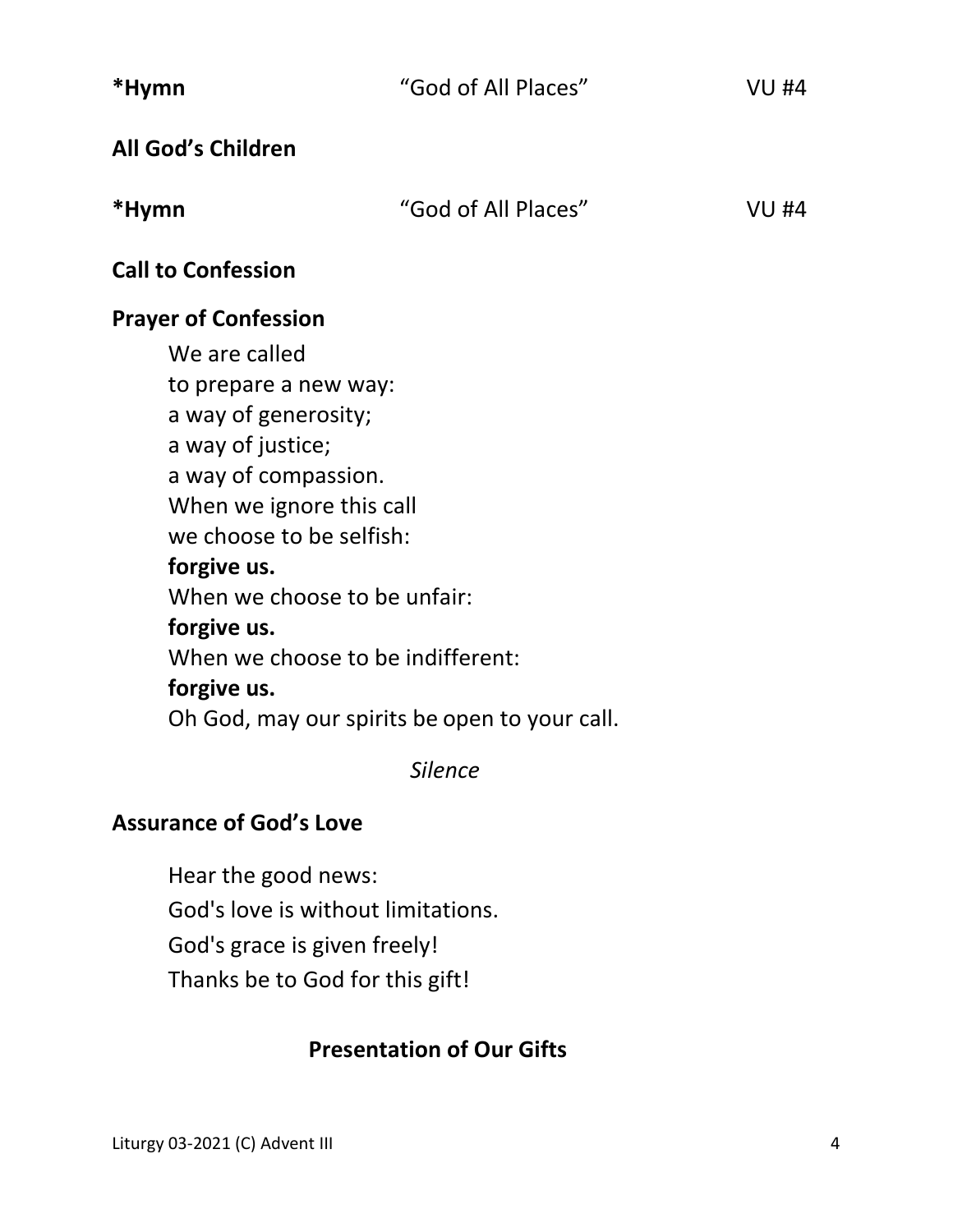## **Offertory Invitation**

God calls us to create a community which welcomes all: to care for the infirm, to heal the shame of the outcast, to create a welcome for all.

Let these gifts we offer begin this process of reconciliation!

|  | <b>Offertory</b> | "In the Bleak Midwinter" | VU #55 v. 4 |
|--|------------------|--------------------------|-------------|
|--|------------------|--------------------------|-------------|

### **\*Presentation of Offering**

#### **\*Offertory Prayer**

**Just and joyful God, we bring our gifts with hearts that rejoice in your goodness to us, in Christ and in creation. Send your Holy Spirit to bless them and us with the power to shine the light of Christ into lives where Jesus can turn despair into joy. Amen.** 

### **Listening for the Word**

**Sacred Readings** 

#### **Zephaniah 3:14–20**

#### **A Song of Joy**

Sing aloud, O daughter Zion; shout, O Israel! Rejoice and exult with all your heart, O daughter Jerusalem! The LORD has taken away the judgments against you, God has turned away your enemies. The Sovereign of Israel, the LORD, is in your midst; you shall fear disaster no more.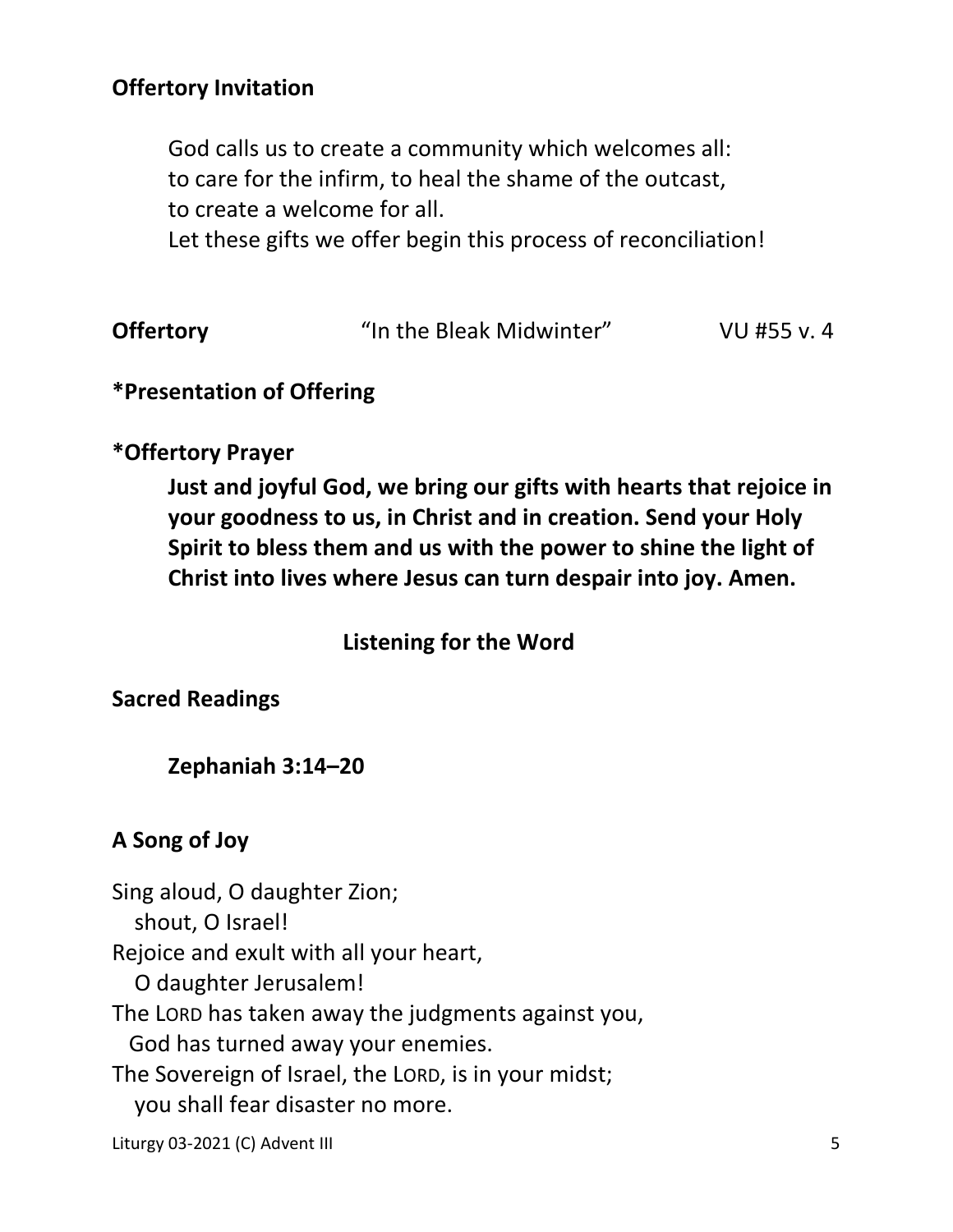On that day it shall be said to Jerusalem: Do not fear, O Zion; do not let your hands grow weak. The LORD, your God, is in your midst, a warrior who gives victory; will rejoice over you with gladness, God will renew you with compassionate love; and will exult over you with loud singing as on a day of festival. I will remove disaster from you, so that you will not bear reproach for it. I will deal with all your oppressors at that time. And I will save the lame and gather the outcast, and I will change their shame into praise and renown in all the earth. At that time I will bring you home, at the time when I gather you; for I will make you renowned and praised among all the peoples of the earth, when I restore your fortunes before your eyes, says the LORD.

#### **Luke 3:7–18**

John said to the crowds that came out to be baptized by him, "You brood of vipers! Who warned you to flee from the wrath to come? Bear fruits worthy of repentance. Do not begin to say to yourselves, 'We have Abraham as our ancestor'; for I tell you, God is able from these stones to raise up children to Abraham. Even now the ax is lying at the root of the trees; every tree therefore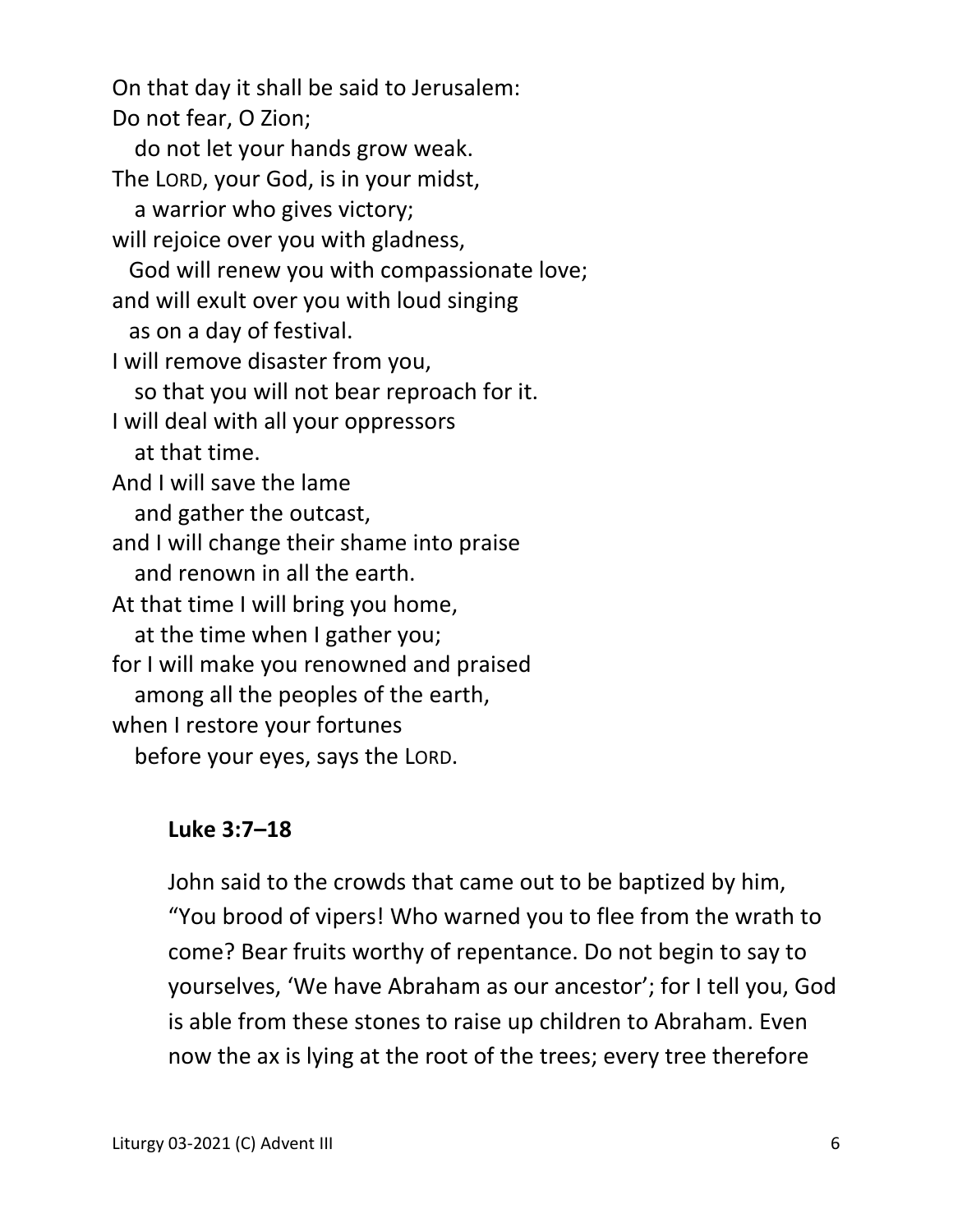that does not bear good fruit is cut down and thrown into the fire."

And the crowds asked him, "What then should we do?" In reply he said to them, "Whoever has two coats must share with anyone who has none; and whoever has food must do likewise." Even tax collectors came to be baptized, and they asked him, "Teacher, what should we do?" He said to them, "Collect no more than the amount prescribed for you." Soldiers also asked him, "And we, what should we do?" He said to them, "Do not extort money from anyone by threats or false accusation, and be satisfied with your wages."

As the people were filled with expectation, and all were questioning in their hearts concerning John, whether he might be the Messiah, John answered all of them by saying, "I baptize you with water; but one who is more powerful than I is coming; I am not worthy to untie the thong of his sandals. He will baptize you with the Holy Spirit and fire. His winnowing fork is in his hand, to clear his threshing floor and to gather the wheat into his granary; but the chaff he will burn with unquenchable fire."

So, with many other exhortations, he proclaimed the good news to the people.

## **Anthem**

# **Sermon**

# **Reflective Music**

# **Prayers of Thanksgiving and Intercession**

O God, our Strength and Salvation,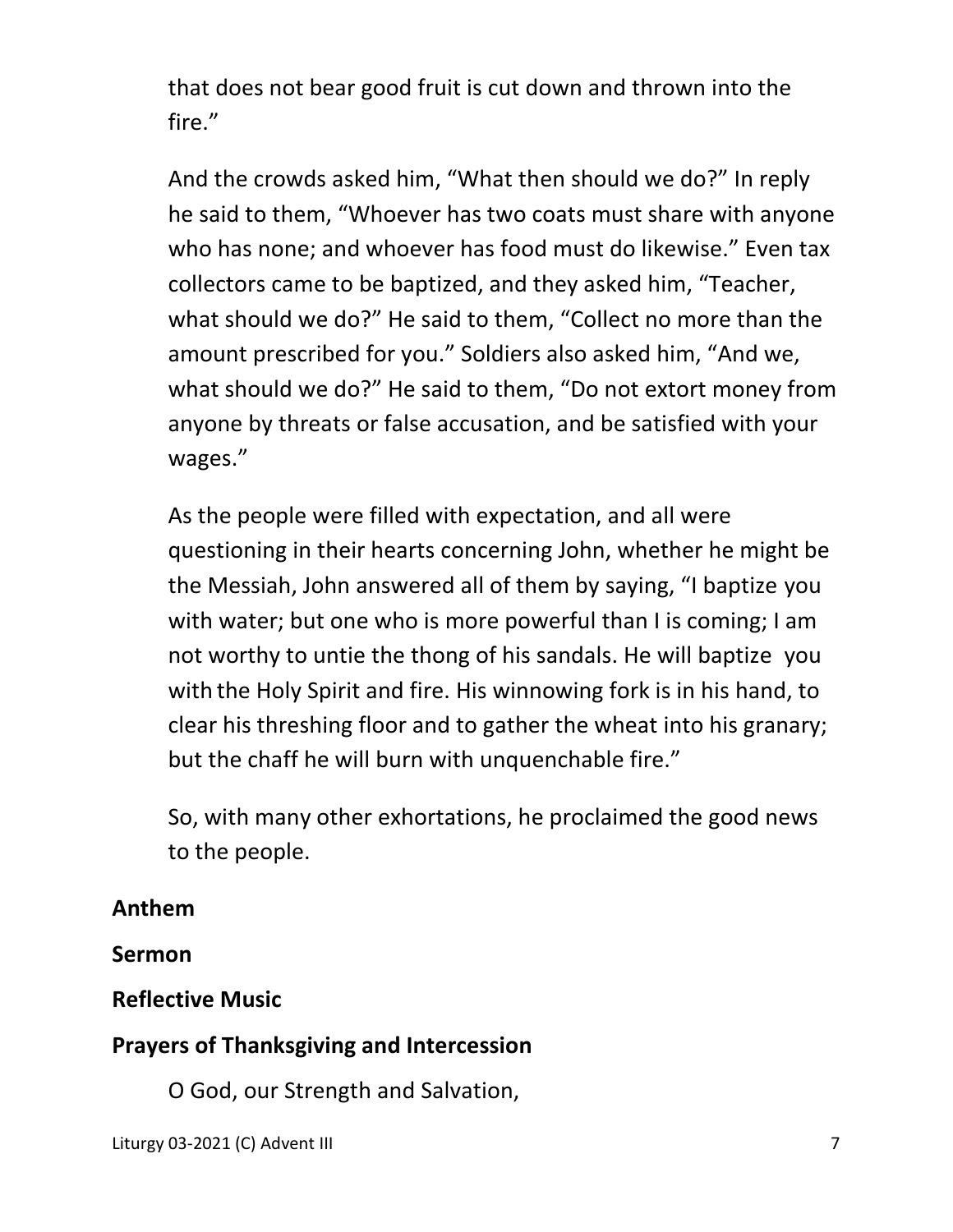we come before you with joy and thanksgiving

 as the beauty of this season unfolds with starry nights and sparkling snow,

with faces that smile and generosity that grows

even after a long, hard year of pandemic struggles.

With the kindness of your Spirit,

 awaken opportunities for understanding to emerge among those who have differed,

 and refresh our community and congregation with joyful anticipation

that your gift to us in Christ can change everything.

Generous God,

 **Send joy to the world again.** 

Tender God,

 we delight in the joy you bring into our lives and communities through our life together in Christ, and through the love of family and friends.

 These gifts have sustained us through stressful times and we thank you.

 We pray for those who are finding it hard to be joyful this year, remembering those facing illness in spirit, mind, or body, and those waiting for diagnosis or treatment, as anxiety grows.  *(Keep a brief time of silence)* 

We pray for those who are lonely or in mourning, and all who have been touched by tragedy and violence.  *(Keep a brief time of silence)* 

 We pray for those searching for work, struggling with rising costs, worried deeply about their security.

 *(Keep a brief time of silence)*